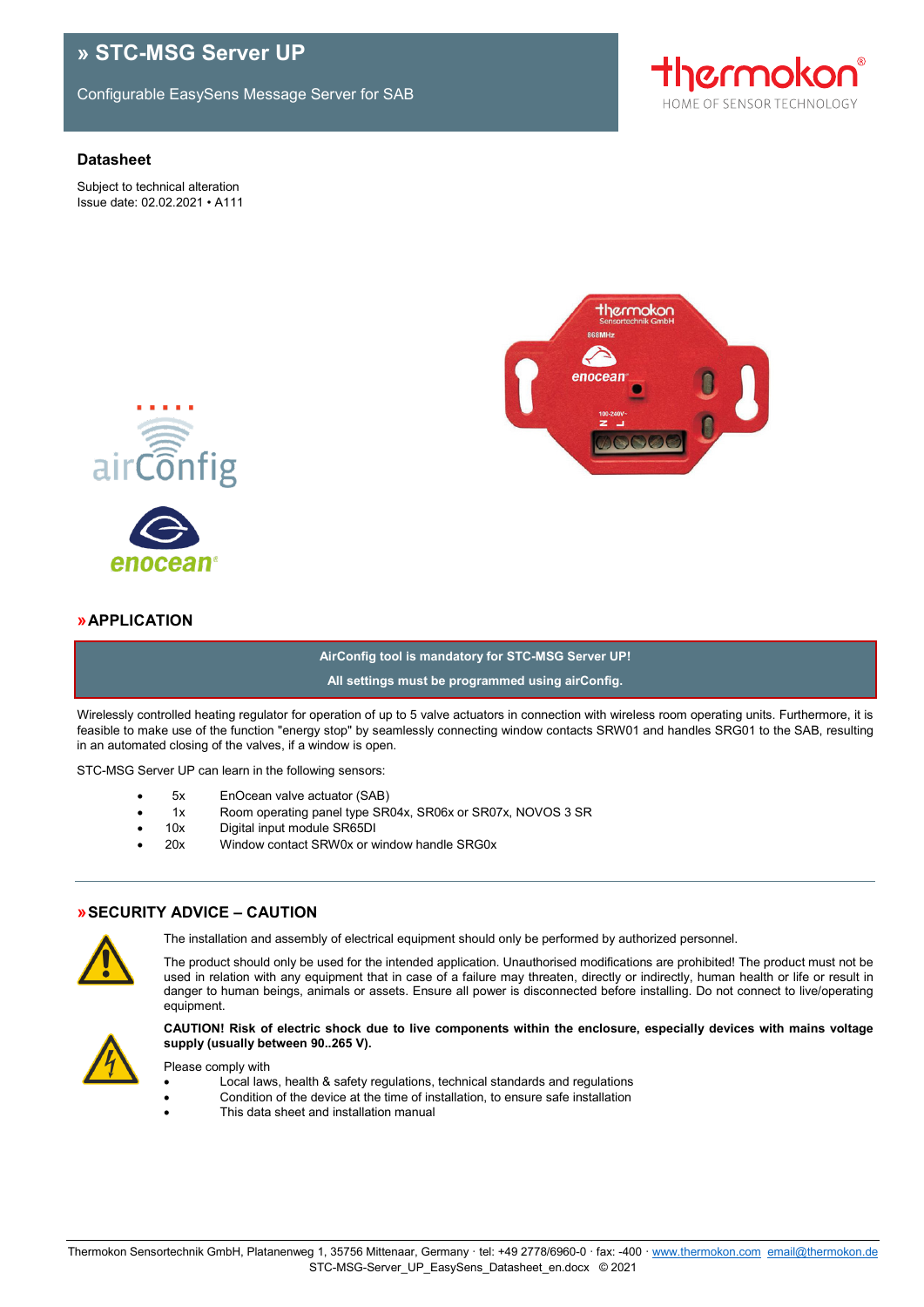### **»NOTES ON DISPOSAL**



As a component of a large-scale fixed installation, Thermokon products are intended to be used permanently as part of a building or a structure at a pre-defined and dedicated location, hence the Waste Electrical and Electronic Act (WEEE) is not applicable. However, most of the products may contain valuable materials that should be recycled and not disposed of as domestic waste. Please note the relevant regulations for local disposal.

### **»PRODUCT TESTING AND CERTIFICATION**



**Declaration of conformity**

The declaration of conformity of the products can be found on our websit[e https://www.thermokon.de/.](https://www.thermokon.de/downloadcenter/)

### **»INFORMATION ABOUT EASYSENS® (RADIO) / AIRCONFIG GENERAL USAGE**



#### **EasySens® - airConfig**

Basic information about EasySens® radio and about general usage of our airConfig software, please download from our website.

### **»OVERVIEW OF THE RADIO TELEGRAMS**



#### **EEP**

The structure of the data contained in the telegram can be found in the EEP (EnOcean equipment profile) list provided by the EnOcean Alliance.

### **»TECHNICAL DATA**

PDI

| <b>Output switch contact</b> | change-over contact, isolated, load max. 10A              |
|------------------------------|-----------------------------------------------------------|
| <b>Radio technology</b>      | EnOcean, (IEC 14543-3-10), transmission power <10 mW      |
| <b>Frequency</b>             | 868 MHz                                                   |
| Antenna                      | internal transmitting/receiving antenna                   |
| <b>Power supply</b>          | 100240 V $\sim$                                           |
| <b>Power consumption</b>     | typ. 0,5 VA (100240 V ~)                                  |
| <b>Enclosure</b>             | ABS, red                                                  |
| <b>Protection</b>            | IP20 according to EN60529                                 |
| <b>Connection electrical</b> | terminal block, max. 1,5 mm <sup>2</sup>                  |
| <b>Ambient condition</b>     | $-20.+60$ °C, max. 85% rH, non-condensing                 |
| Weight                       | 55 <sub>g</sub>                                           |
| <b>Mounting</b>              | flush mounting in standard EU Box ( $\varnothing$ =60 mm) |

#### **»CONNECTION PLAN »DIMENSIONS (MM)**





 $\begin{array}{c} \n\end{array}$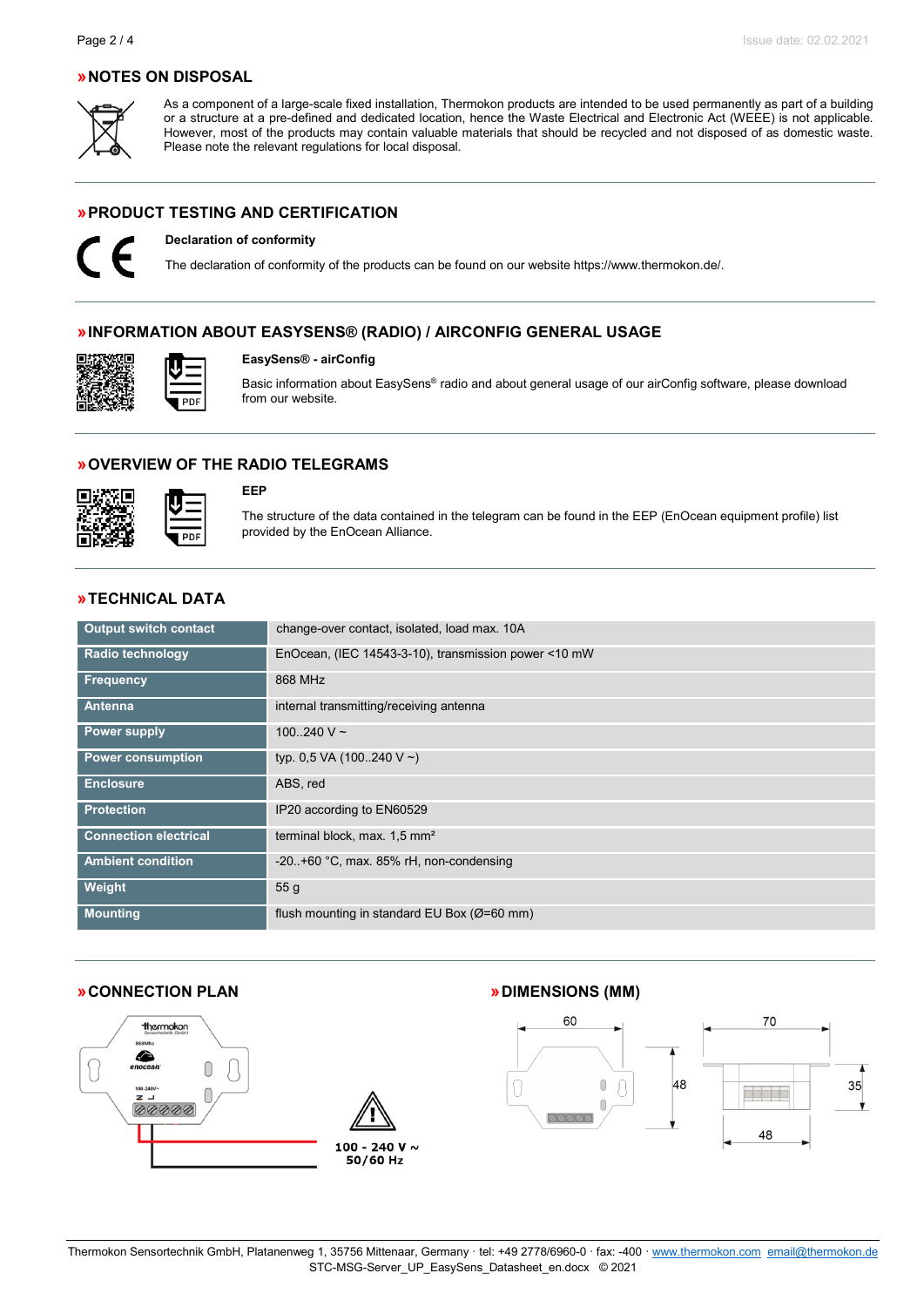# **»OVERVIEW OF SUPPORTED RADIO TELEGRAMS**

Depending on the configuration of the device, different EEPs are supported. The application is set via the configuration software airConfig.

|                                                              | <b>Heating</b> | Cooling   | <b>Heating and Cooling</b> |
|--------------------------------------------------------------|----------------|-----------|----------------------------|
| EEP F6-02-01  - 03   Rocker Switch, 2 Rocker                 |                |           |                            |
| EEP F6-03-01/-02   Rocker Switch, 4 Rocker                   |                |           |                            |
| <b>EEP F6-04-01   Key Card Activated Switch</b>              |                |           |                            |
| <b>EEP D5-00-01   Contacts and Switches</b>                  |                |           |                            |
| EEP F6-10-00  - 01   Mechanical Handle                       | $\bullet$      | $\bullet$ |                            |
| EEP A5-02-01  -1B < Temperature Sensors                      |                |           |                            |
| EEP A5-04-01  - 03   Temperature and Humidity Sensor         |                |           |                            |
| EEP A5-07-01  -03   Occupancy Sensor                         |                |           |                            |
| EEP A5-08-01  - 03   Light, Temperature and Occupancy Sensor | $\bullet$      |           |                            |
| EEP A5-09-02/ -04   Gas Sensor                               | $\bullet$      |           | $\bullet$                  |
| EEP A5-10-01  - 09   Room Operating Panel                    |                |           |                            |
| EEP A5-10-0A  - 0D   Room Operating Panel                    |                |           |                            |
| EEP A5-10-10  -14   Room Operating Panel                     |                |           |                            |
| EEP A5-10-18/-19   Room Operating Panel                      | $\bullet$      |           | $\bullet$                  |
| EEP A5-10-1A  -1D/ -1F   Room Operating Panel                |                |           |                            |
| EEP A5-10-22/-23   Room Operating Panel                      | $\bullet$      |           |                            |
| EEP A5-20-12   Temperature Controller Input                  | $\bullet$      |           |                            |
| EEP A5-30-01/ -02   Digital Input                            | $\bullet$      |           |                            |
| EEP A5-14-01/-03   Multi-Function Sensor                     |                |           |                            |
| EEP A5-14-02/-04/-06   Multi-Function Sensor                 |                |           |                            |

#### **Transmitting-EEP (Service)**

**EEP A5-11-02 | Controller state** 

# **»LEARN-IN OF SENSORS**



Sensors and devices, within range, are listed on the right side of airConfig. To learn in a specific sensor simply drag and drop the (activated) symbol into the sensors input tab of the STC-DO. The Sensor's (EEP) type must be known to be assigned correctly through activation of the sensor or switch. The sensor type is coded in the EEP, which is included in the sensor's LRN telegram.

Right-clicking on the symbol of the SR65-VFG temperature sensor offers the option to declare this as the change-over sensor, which airConfig indicates by red arrows in a circle.

# **»SUPERIOR CONTROLLER PROFILE A5-20-12 FOR HEATING / COOLING / VENTILATION**

The local control loop can be overwritten by the BMS using the superior controller profile EEP A5-20-12. The BMS through a bidirectional gateway such as the LON, Modbus or BACnet gateway will be taught in as shown above. It because of the special EEP it will override and priority control compared to the local control loop.

To return the control to the local loop the BMS must set back all changes to the default value (send 00-FF-80-08hex (DB3..DB0)). STC-DO will monitor the superior Controller profile telegrams, same as any other sensor signal. If a signal is not received for more than 90 minutes the control will be shifted back to the local control loop and replacing the previously received data from the BMS.